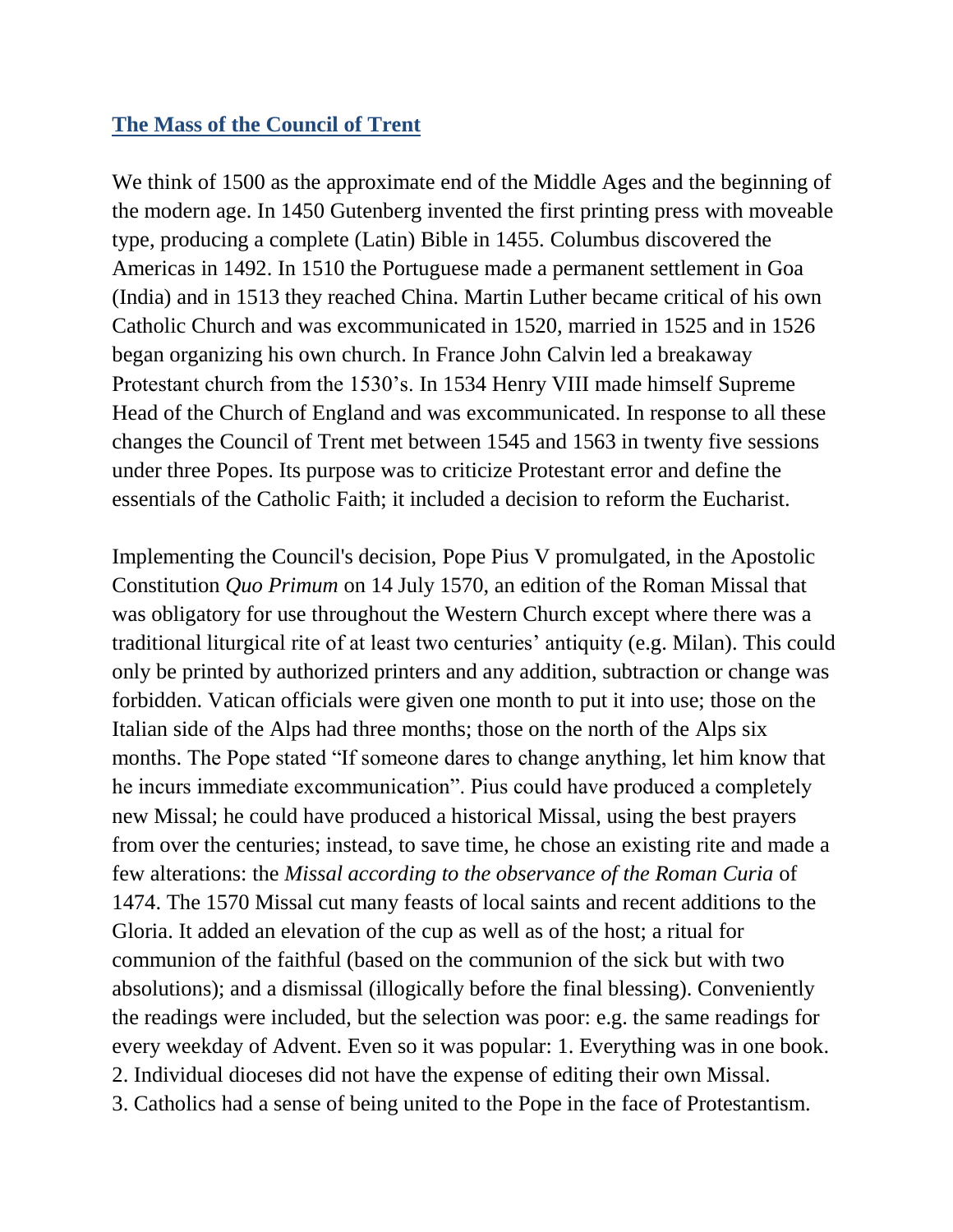## **400 years of the Tridentine Mass**

The next Pope, Sixtus V, created a special department of the Curia, the Congregation of Rites and Ceremonies, "to see to it that the sacred rites are exactly observed in all places and by all persons, in the churches of Rome and of the universe". In other words, local dioceses lost all liberty to make changes. Eventually, if anyone had the slightest doubt about how to do something in the Mass they would consult Rome (rubricism). For example: "When the deacon presents something, for example the paten or the chalice, to the celebrant, clothed in his vestments, he first kisses the object, then the hand of the celebrant; and when he receives something from him, he first kisses the hand and then the object…When he has incense blessed, he receives the incense boat first with his right hand and, transferring it to his left hand, with his right hand he presents to the celebrant the spoon, which he kisses at the end the celebrant will take, and then kisses the celebrant's hand".

The use of Latin was absolute: up until 1898 it was prohibited to translate the prayers of the Mass into modern languages. People had prayer books which they read during Mass, but the books did not include the Mass prayers. They also said the rosary. It was as if the Mass, which they could barely hear and which few could understand, was just something going on in the background. Only the altar server made the responses. If they went to communion it was usually after an early Low Mass. There would be a High Mass later in the day but this could be like a concert, hiding the structure of the Mass rather than accompanying it. The people - and even the priest, deacon and subdeacon - would sit down for long parts like the Gloria or Creed.

During this time great scholars discovered the ancient liturgies of the Church and realized that the Mass had had many different forms over the years. This awareness had some influence: in 1903 Pius X encouraged the ordinary people to sing Gregorian chant; in 1905 he invited people to make their communion more frequently, even daily, and in 1910 extended this to children who had reached the age of reason. From the 1920's beautifully printed missals were made available with Latin and the vernacular on opposite pages so the people knew what was going on. In 1951 Pius XII restored the Easter Vigil; in 1955 the rest of Holy Week; and in 1958 a "dialogue Mass" was allowed. Change was under way.